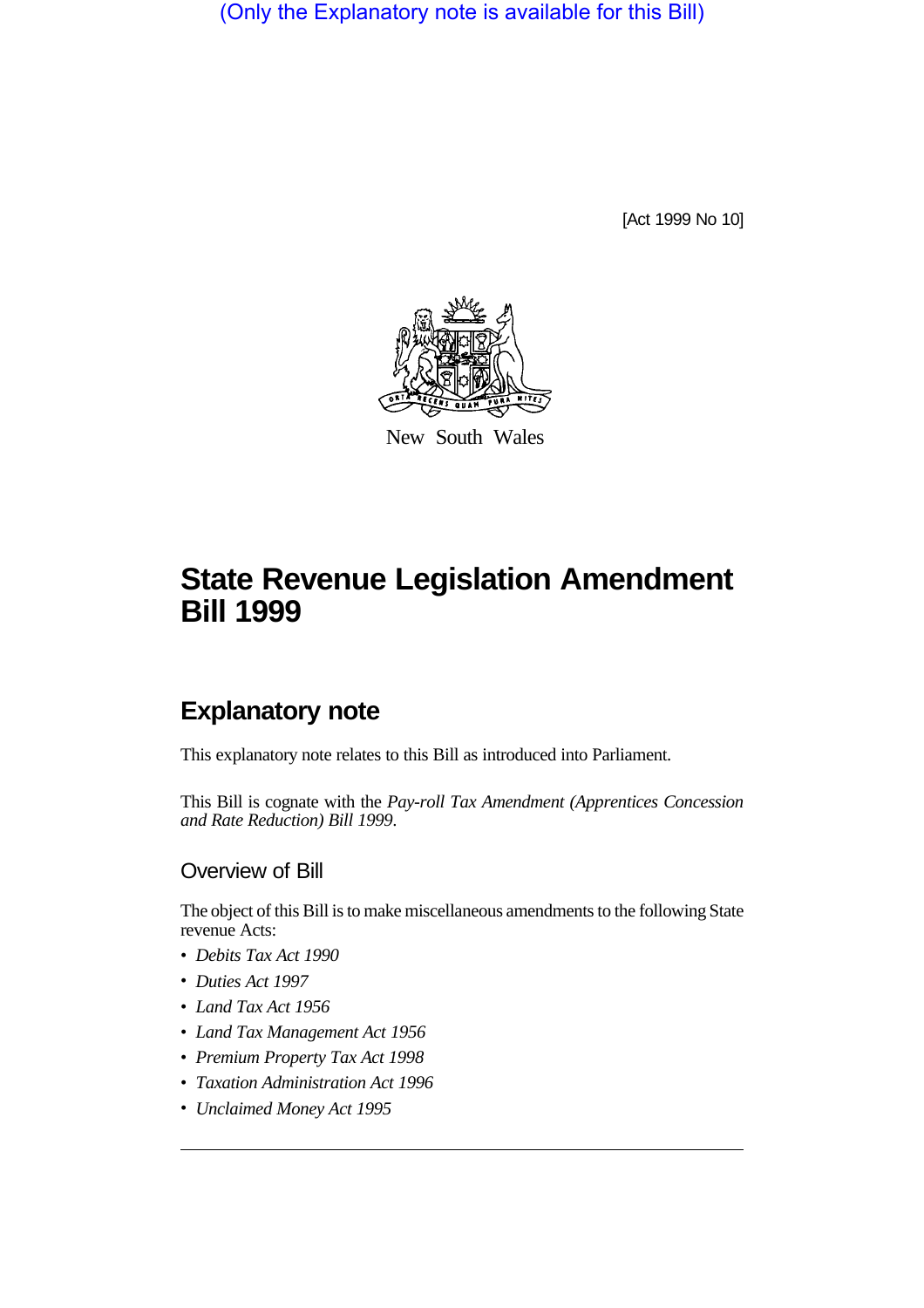Explanatory note

#### Outline of provisions

**Clause 1** sets out the name (also called the short title) of the proposed Act.

**Clause 2** provides for the commencement of the proposed Act.

**Clause 3** is a formal provision giving effect to the amendments to the *Debits Tax Act 1990* set out in Schedule 1.

**Clause 4** is a formal provision giving effect to the amendments to the *Duties Act 1997* set out in Schedule 2.

**Clause 5** is a formal provision giving effect to the amendments to the *Land Tax Act 1956* set out in Schedule 3.

**Clause 6** is a formal provision giving effect to the amendments to the *Land Tax Management Act 1956* set out in Schedule 4.

**Clause 7** is a formal provision giving effect to the amendments to the *Premium Property Tax Act 1998* set out in Schedule 5.

**Clause 8** is a formal provision giving effect to the amendments to the *Taxation Administration Act 1996* set out in Schedule 6.

**Clause 9** is a formal provision giving effect to the amendments to the *Unclaimed Money Act 1995* set out in Schedule 7.

# **Schedule 1 Amendment of Debits Tax Act 1990**

**Schedule 1** makes amendments to the *Debits Tax Act 1990* to impose a direct liability to debits tax on non-bank financial institutions as a result of amendments made in 1998 to the Commonwealth *Cheques Act 1986*. The effect of the Commonwealth amendments is to abolish payment orders, and extend cheque issuing rights to certain non-bank financial institutions, thereby removing the need to distinguish between banks and non-bank financial institutions. Consequently, building societies, credit unions and other special services providers that directly issue cheques, and their customers, are made directly liable to tax on taxable debits.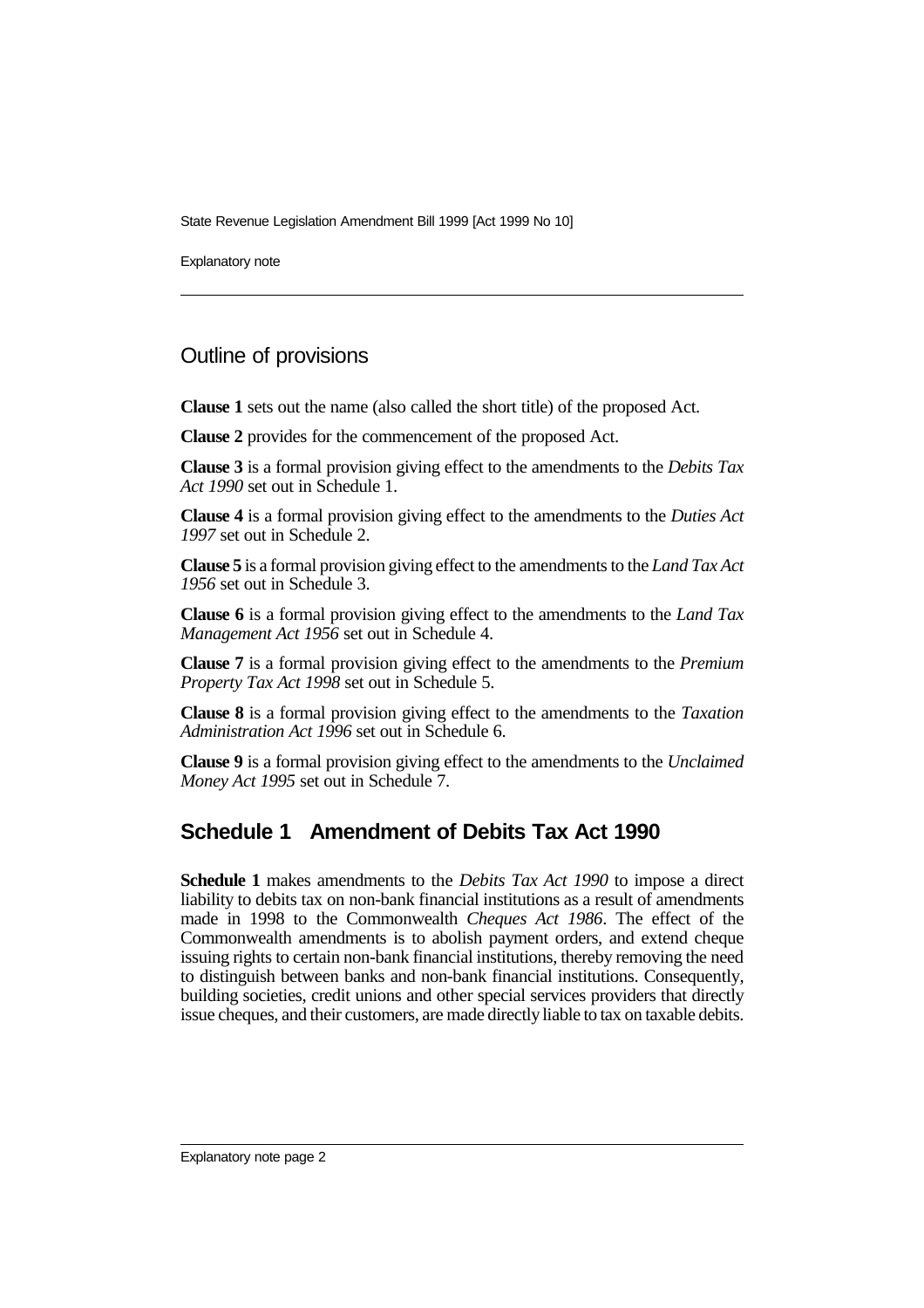Explanatory note

## **Schedule 2 Amendment of Duties Act 1997**

**Schedule 2 [1]**, **[2]**, **[3]**, **[4]**, **[6]**, **[20]**, **[21]** and **[23]** seek to clarify the concessions of duty applicable to managed investment schemes following the making of amendments to the *Corporations Law* by the Commonwealth *Managed Investments Act 1998*. The amendments made by the proposed Act will provide for the payment of nominal duty on a transfer of dutiable property:

- (a) from a prescribed interest scheme to a custodian, and
- (b) from a non-registered prescribed interest scheme to a responsible entity, and
- (c) to a replacement responsible entity, and
- (d) to a responsible entity from a custodian.

Provision is also made for the payment of nominal duty where it is necessary to enter into new arrangements as a consequence of the retirement of the trustee.

**Schedule 2 [5]** extends the concession for transfers of dutiable property from a trust to a beneficiary of a trust where the trust was established with non-dutiable property.

**Schedule 2 [7]** provides a duty concession for the amalgamation of certain leases under the *Western Lands Act 1901*.

**Schedule 2 [8]** adds two additional exemptions to the list of transactions that are not liable to duty under Chapter 2 of the *Duties Act 1997*. The first comprises the transfer of a poker machine permit that occurs as a consequence of the transfer of a licence under the *Liquor Act 1982* or as a consequence of the making of certain decisions or orders by the Liquor Administration Board or the Licensing Court. The second comprises the transfer of a manufactured home that is situated on land that is not owned by the transferor.

**Schedule 2 [9]** extends the exemption for a transfer of marketable securities from a beneficial owner to a trustee or nominee to hold for the beneficial owner, or from a trustee or nominee to the person from whom the securities were transferred, where there has been no change of beneficial ownership. The extension will include transfers that occur in the nomineeing and custodian industries where the transaction does not directly involve the beneficial owner, but involves a nominee, trustee or custodian.

**Schedule 2 [10]**, **[11]** and **[12]** provide that the purchase price paid by the participants in a self help scheme under the First Home Purchase Scheme is to be taken, for the purposes of the Scheme, to be the full market value under the relevant agreement of transfer.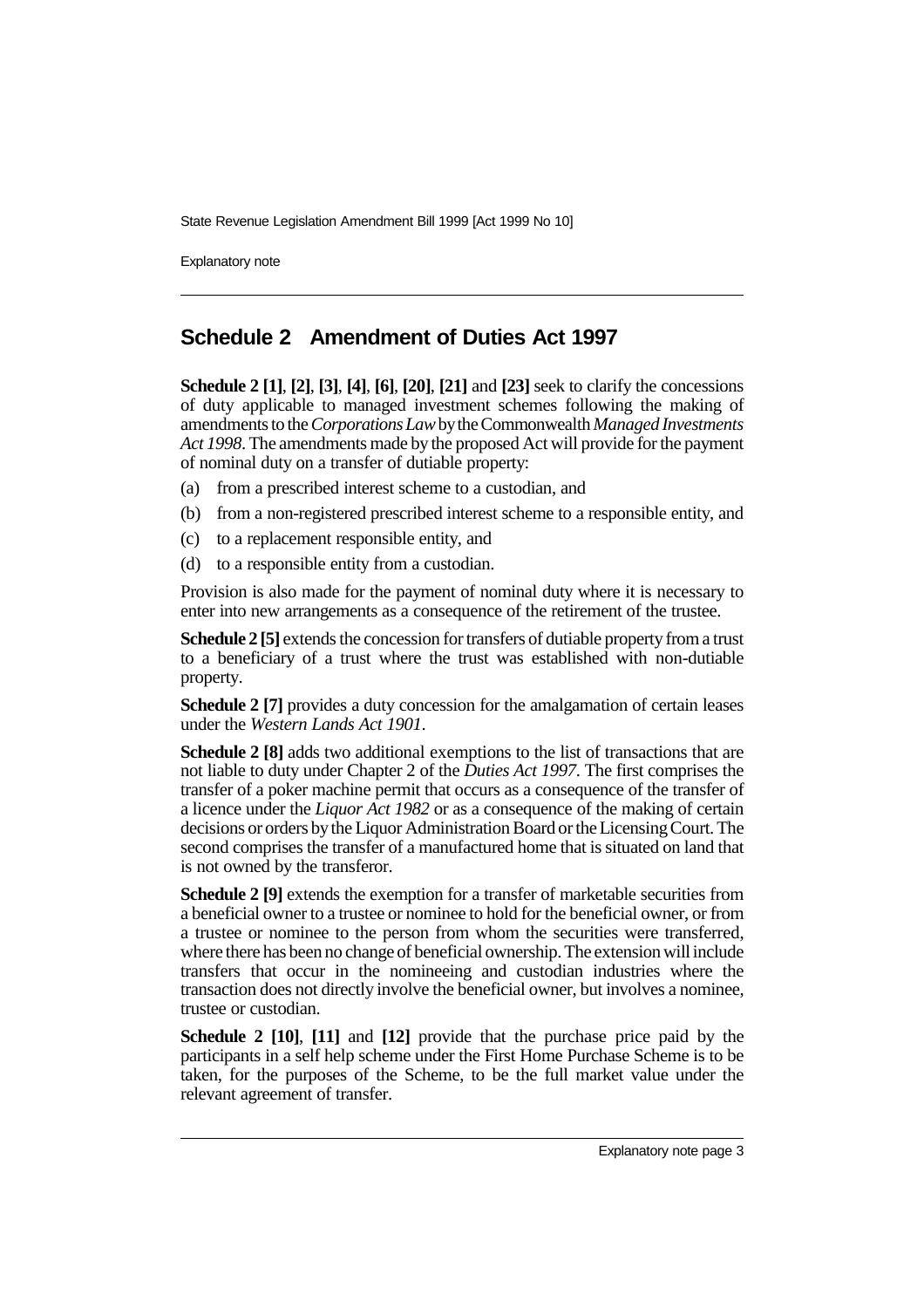Explanatory note

**Schedule 2 [13]** and **[14]** extend the circumstances in which a dutiable acquisition may occur in relation to a land-rich corporation by including the variation of rights of shareholders in addition to the variation of rights attaching to shares.

**Schedule 2 [15]** clarifies the liability to duty, and the responsibility for recordkeeping, for on-market share transfers involving third party clearing of trading in equities where the trading and settlement functions may be separated.

**Schedule 2 [16]** extends the credit given on a collateral mortgage in New South Wales following an interstate refinancing that is exempt from duty in the other State. The credit comprises the amount of duty exempted in the other State.

**Schedule 2 [17]** extends the exemption for the refinancing of a loan to a refinancing resulting from the break-up of a de facto relationship.

**Schedule 2 [18]** and **[19]** make savings and transitional provisions as a consequence of the enactment of the proposed Act.

**Schedule 2 [22]** clarifies the exemption in relation to mortgage-backed securities by providing that a mortgage includes a charge.

#### **Schedule 3 Amendment of Land Tax Act 1956**

**Schedule 3** makes amendments to the *Land Tax Act 1956*. The amendments remove provisions for the rounding off of assessments because a general provision to this effect applying to all State revenue laws is now contained in the *Taxation Administration Act 1996*.

#### **Schedule 4 Amendment of Land Tax Management Act 1956**

**Schedule 4 [1]** inserts proposed section 40 into the *Land Tax Management Act 1956* which entitles a taxpayer to a discount for early payment of land tax in certain circumstances.

**Schedule 4 [2]** enables the Chief Commissioner of State Revenue to issue a land tax certificate in relation to any land to any applicant, and to include in the certificate the land value of the land in relation to a specified tax year.

**Schedule 4 [3]** enables the Chief Commissioner to determine the means by which a land tax certificate may be issued, including electronically, and the form of the certificate.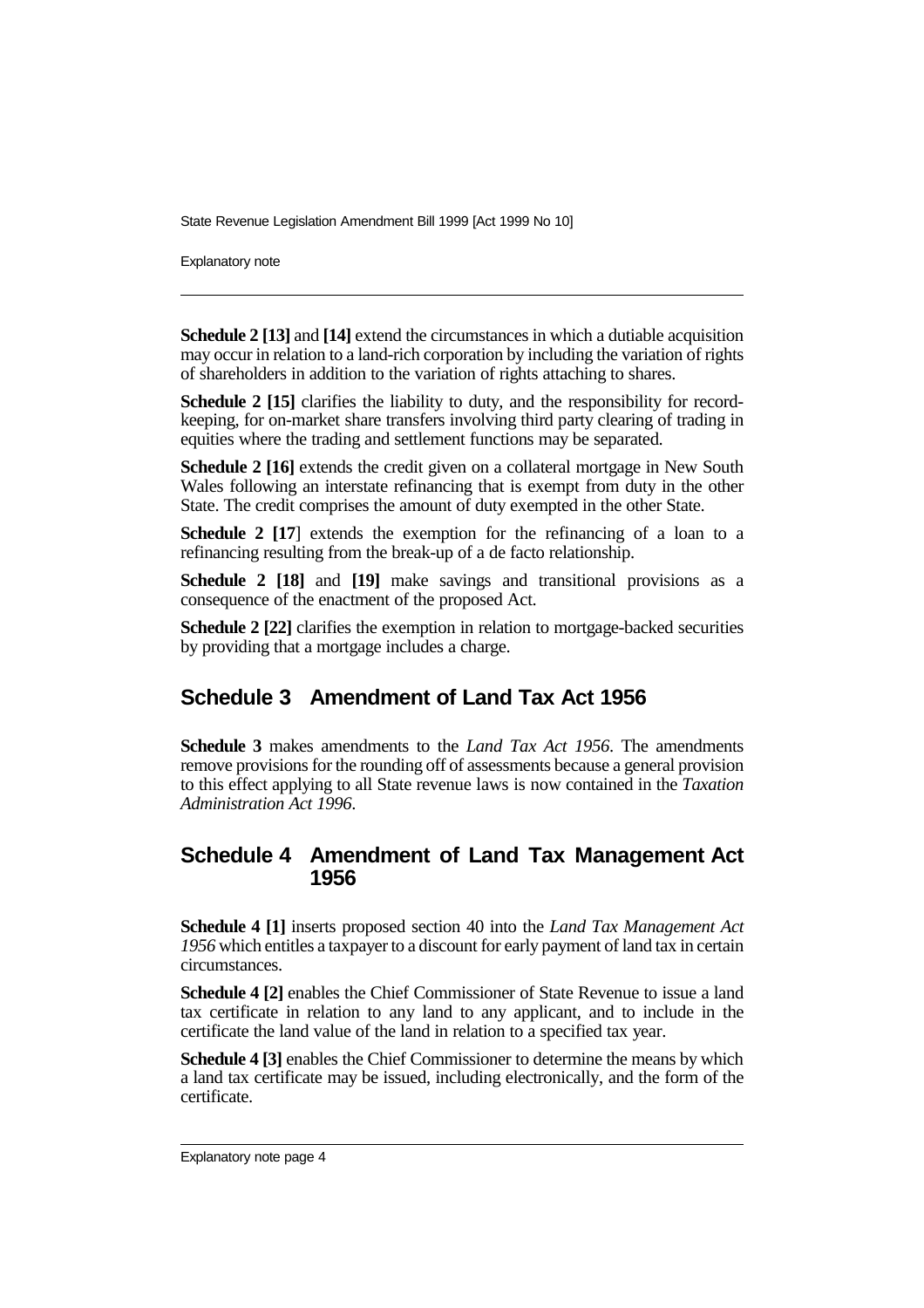Explanatory note

**Schedule 4 [4]** extends the circumstances in which the Chief Commissioner may release land from the charge created by the imposition of unpaid land tax.

**Schedule 4 [5]** makes a minor amendment to the *Land Tax Management Act 1956* to create consistency with the *Taxation Administration Act 1996* in relation to the payment of interest or penalty tax on unpaid land tax.

**Schedule 4 [7]** inserts proposed section 62VA into the *Land Tax Management Act 1956* which enables the Chief Commissioner to issue a certificate to any person certifying details of an entry in the Register of Land Values. **Schedule 4 [6]** makes a consequential amendment.

#### **Schedule 5 Amendment of Premium Property Tax Act 1998**

**Schedule 5** amends the *Premium Property Tax Act 1998*. The amendment removes a provision for the rounding off of assessments because a general provision to this effect applying to all State revenue laws is now contained in the *Taxation Administration Act 1996*.

## **Schedule 6 Amendment of Taxation Administration Act 1996**

**Schedule 6 [1]** adds an additional circumstance in which the Chief Commissioner may make a reassessment more than 5 years after the initial assessment, namely, where the application by the taxpayer is made within 5 years after the initial assessment and the reassessment results in a reduction of the tax liability.

**Schedule 6 [2]** and **[3]** make provision for the calculation of the *market rate component* of interest necessitated by the proposed repeal of section 214A (8) of the Commonwealth *Income Tax Assessment Act 1936*.

**Schedule 6 [4]** enables the Chief Commissioner to remit the payment of interest imposed as a condition of an arrangement for the payment of tax.

**Schedule 6 [5]** enables the disclosure of information by the Chief Commissioner or another tax officer in accordance with an authorisation conferred by or under any Act.

**Schedule 6 [6]** facilitates the provision by the Chief Commissioner of information concerning land for the purposes of the land data warehouse under the Spacial Information Partnering Project.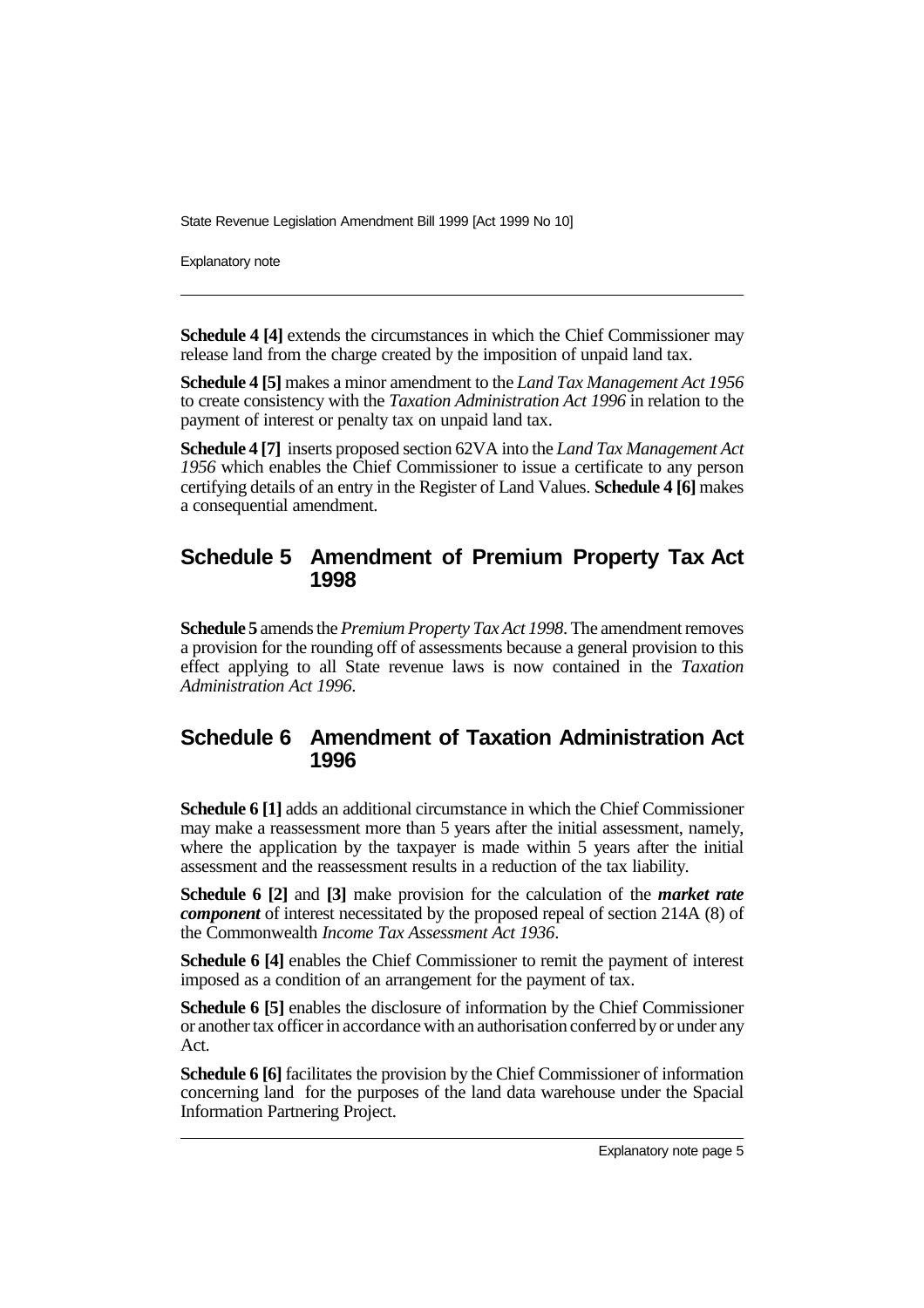Explanatory note

**Schedule 6 [7]** provides specific authority for the Chief Commissioner to receive and use information obtained from notices of sale of land lodged with the Land Titles Office.

# **Schedule 7 Amendment of Unclaimed Money Act 1995**

**Schedule 7** amends the *Unclaimed Money Act 1995* to apply the provisions of that Act to unclaimed amounts in retirement savings accounts held under the *Retirement Savings Accounts Act 1997* of the Commonwealth (the *Commonwealth RSA Act*). Under Part 8 of the Commonwealth RSA Act, an RSA provider, that is, a person who accepts contributions to a retirement savings account, must pay unclaimed benefits in retirement savings accounts (*unclaimed RSA benefits*) to a State authority if required to do so under State legislation that complies with that Part's requirements. The object of Schedule 7 is to enact legislation that so complies so as to enable payment of the unclaimed RSA benefits in this State to the Chief Commissioner of State Revenue. The legislation reflects provisions already enacted relating to unclaimed superannuation benefits.

**Schedule 7 [12]** inserts proposed section 13BA. The proposed section requires an RSA provider to lodge returns relating to unclaimed RSA benefits for each half year with the Chief Commissioner. A return must contain particulars of payments of unclaimed benefits made after the end of the half year concerned and must be lodged with payment of the amounts of outstanding unclaimed RSA benefits. The Chief Commissioner must pay the money received into the Consolidated Fund. The form of the return is to be approved by the Chief Commissioner and may be on a specified kind of data processing device in accordance with specified software requirements.

**Schedule 7 [13]** requires an RSA provider to keep a copy of the return at the provider's registered office or principal place of operation in the State and makes it an offence (with a maximum penalty of 2 penalty units) not to do so.

**Schedule 7 [14]** requires an RSA provider to make the copies of returns reasonably available for inspection and makes it an offence (with a maximum penalty of 2 penalty units) not to do so. The RSA provider may also charge an inspection fee of not more than \$10 or such other greater amount as may be prescribed by the regulations.

**Schedule 7 [15]** requires the Chief Commissioner to publish in the Government Gazette notice of the amount of any unclaimed RSA benefits exceeding \$50 (or such other amount as may be prescribed by the regulations) and of the identity of the beneficiary concerned.

Explanatory note page 6